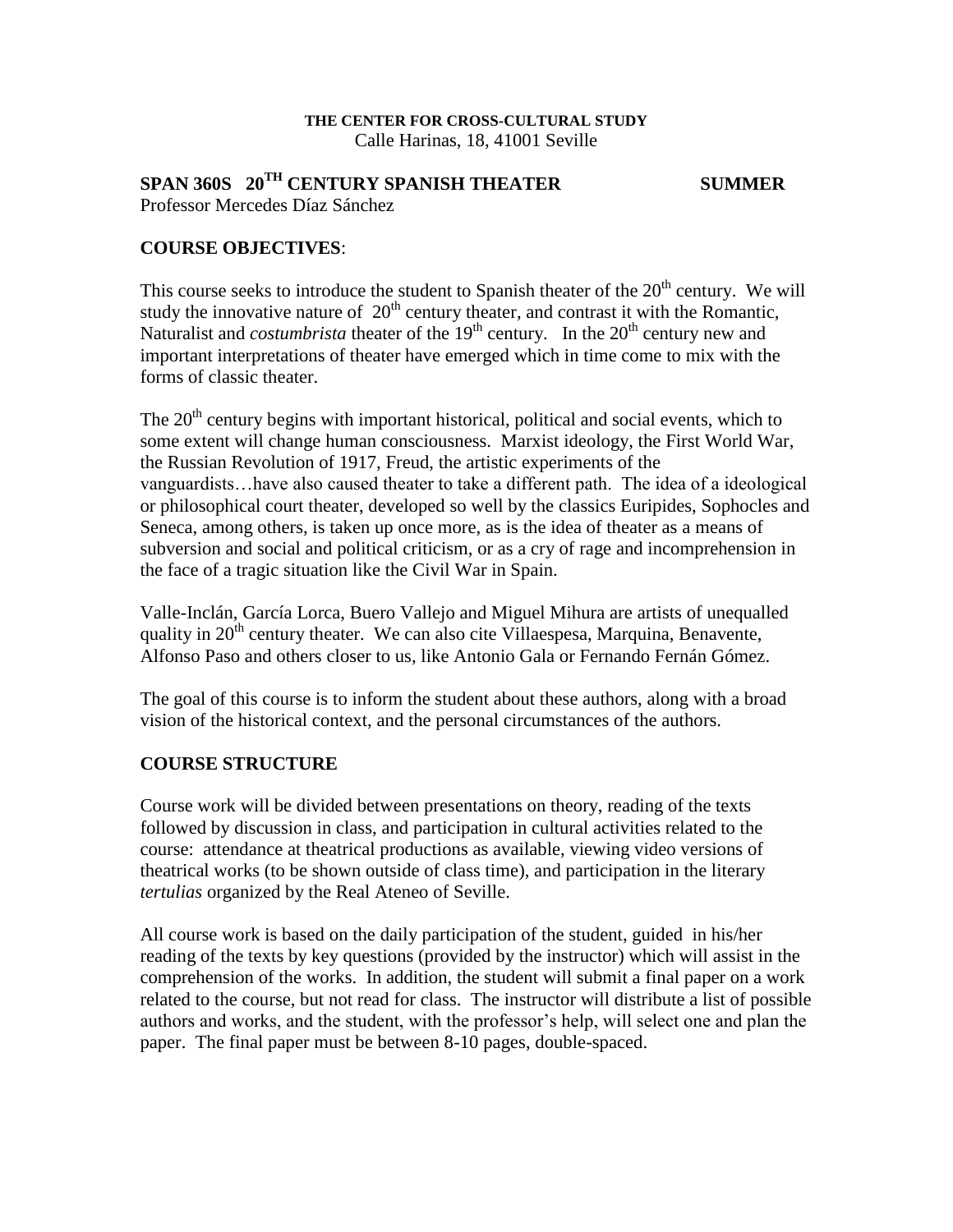#### **EVALUATION**

The final grade will be determined as follows:

# **TEXTBOOKS**

Required:

-Ramón M. del Valle-Inclán: *Luces de bohemia*. Madrid, Ed. Espasa Calpe, 1989.

-Federico Barcí Lorca. *La casa de Bernarda Alba*. Madrid, Ed. Cátedra, 1992.

-Antonio Buero Vallejo: *Historia de una escalera*. Madrid, Ed. Espasa Calpe, 1987.

-Enrique Jardiel Poncela: *Cuatro Corazones con freno y march atrás*. Barcelona, Vicens Vives, 1996.

If time permits: -José Luis Alonso de Santos: La estanquera de Vallecas. Madrid, Ed. Castalia, 1988.

# **BIBLIOGRAPHY**

-Francisco Ruiz Ramón*: Historia del teatro español. Siglo XX*. Madrid, Cátedra, 1986.

-José García Templado: *El teatro español actual.* Madrid, Anaya, 1992.

-Luciano Garía Lorenzo: *El teatro español hoy*. Barcelona, Planeta, 1975.

These are basic reference works; a specific bibliography will be distributed in class for each topic.

## **SCHEDULE:**

- 1. Introduction to the Theater of the  $20<sup>th</sup>$  Century
	- Modernist theater.
	- Naturalist and *costumbrista* theater.
- 2. Theater prior to the Civil War
	- Ramón del Valle-Inclán.
	- Work of Benavente.
	- The theater of the Machado brothers.